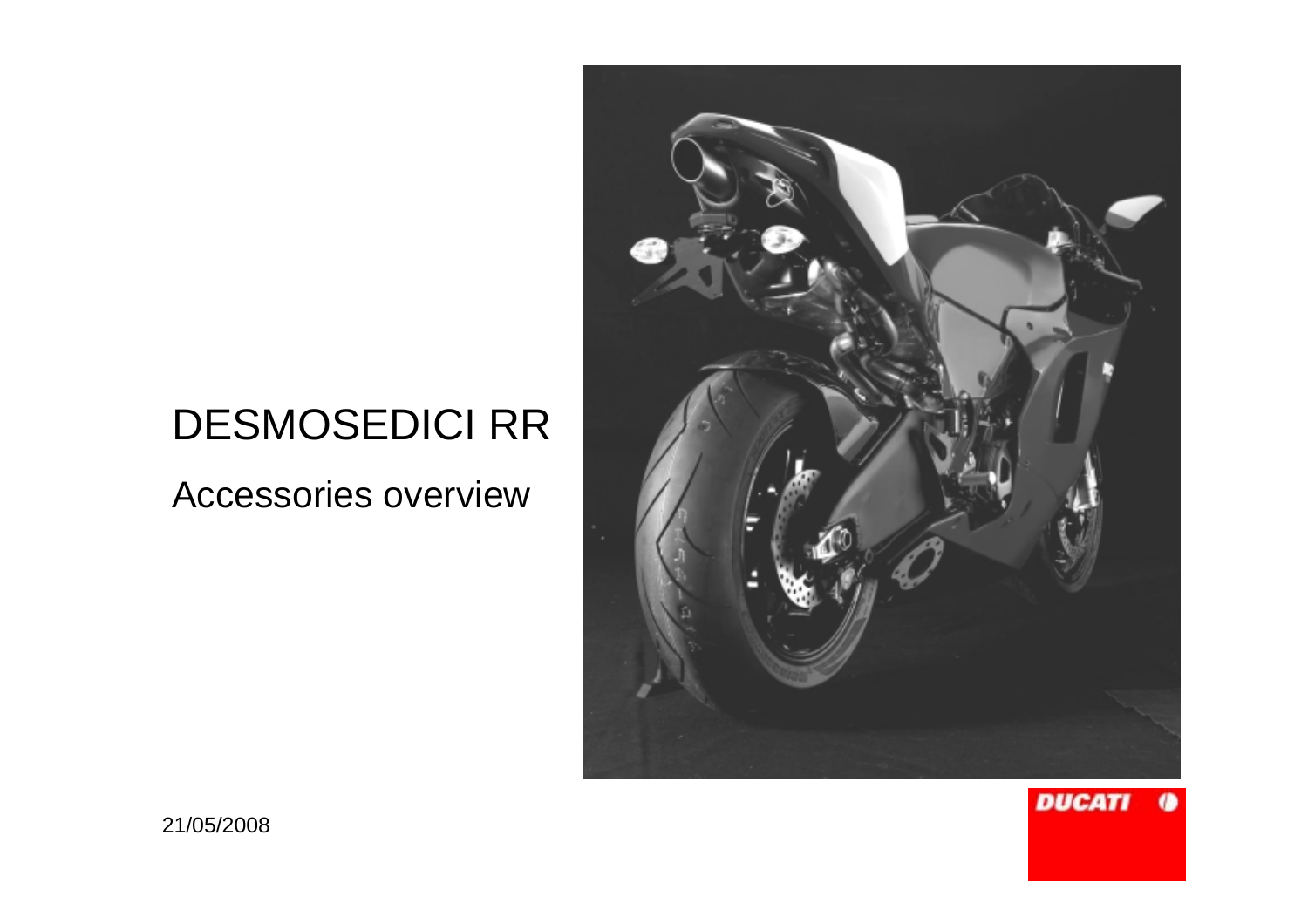



### **96451908B - RED96452608B – TEAM VERSION**

 Complete exhaust system made entirely in titanium. Layout is similar to the World Championship-winning Ducati GP7. This kit provides a boost of power and enhanced light weight (over 50% saving) also thanks to the specially mapped ECU and high-performance air filter.

**cirka € 7.500,00 (VK inkl. Mwst)**

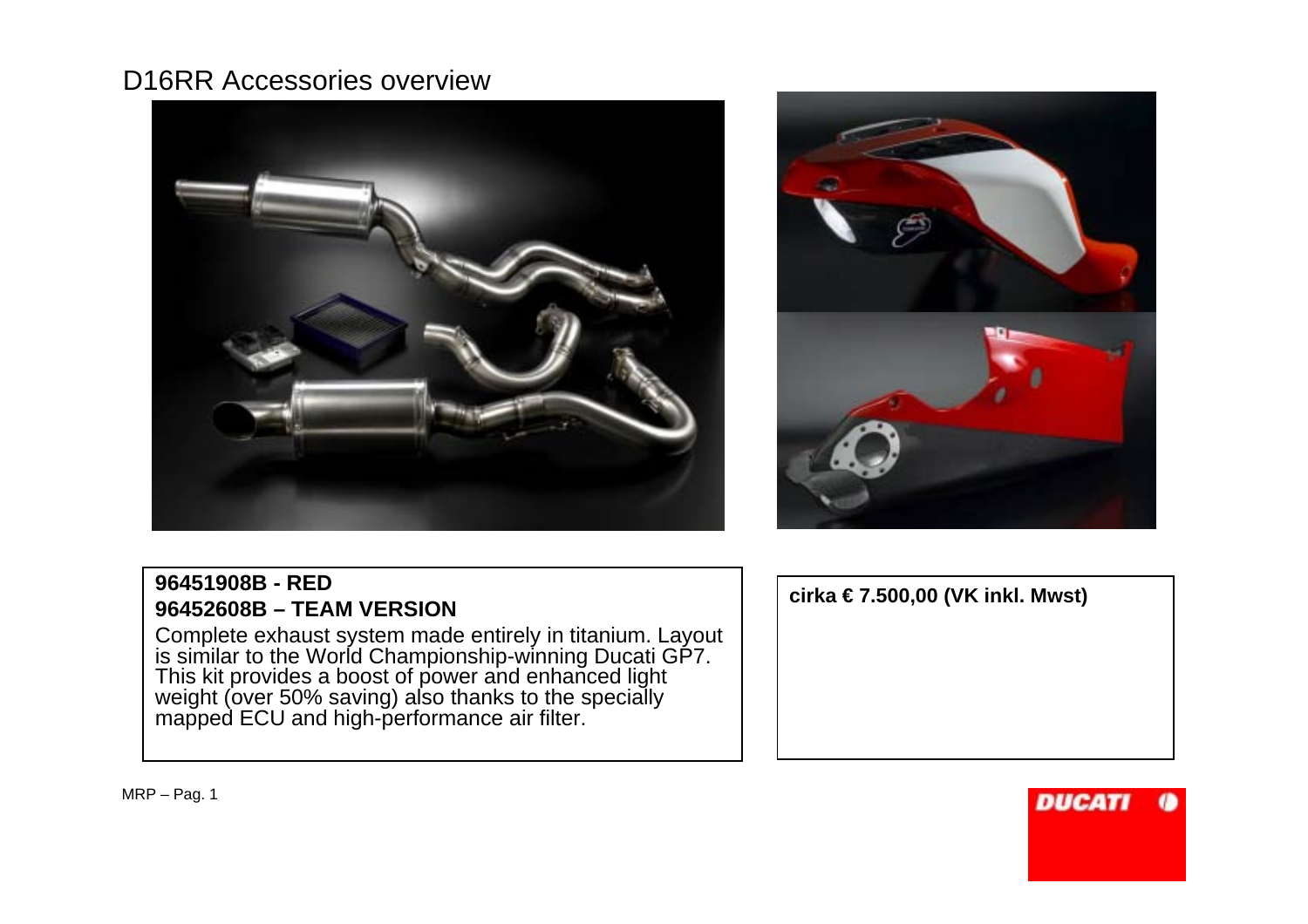

Carbon headlight fairing developed for use on the race track in collaboration with the aerodynamics specialists from the Ducati Corse staff. The top coat matches the other fairing components to enhance the sporty character of the bike.

**cirka € 1.500,00 (VK inkl. Mwst)**

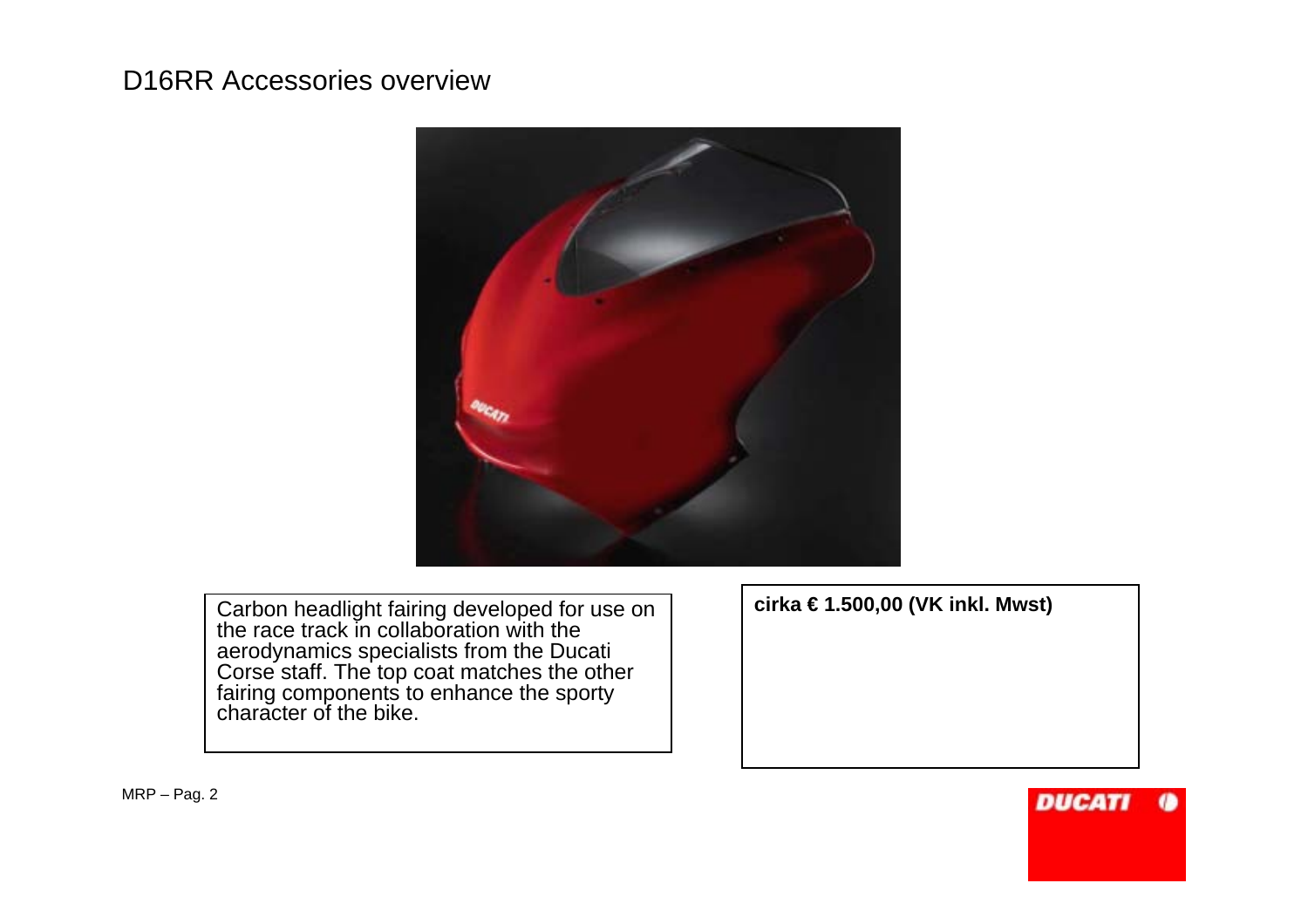

## **96992808B**

Carbon rear mudguard wrapping up a wide tyre section to protect the rear suspension and bike rear end from debris and impurities. **cirka € 375,00 (VK inkl. Mwst)**

**DUCAT**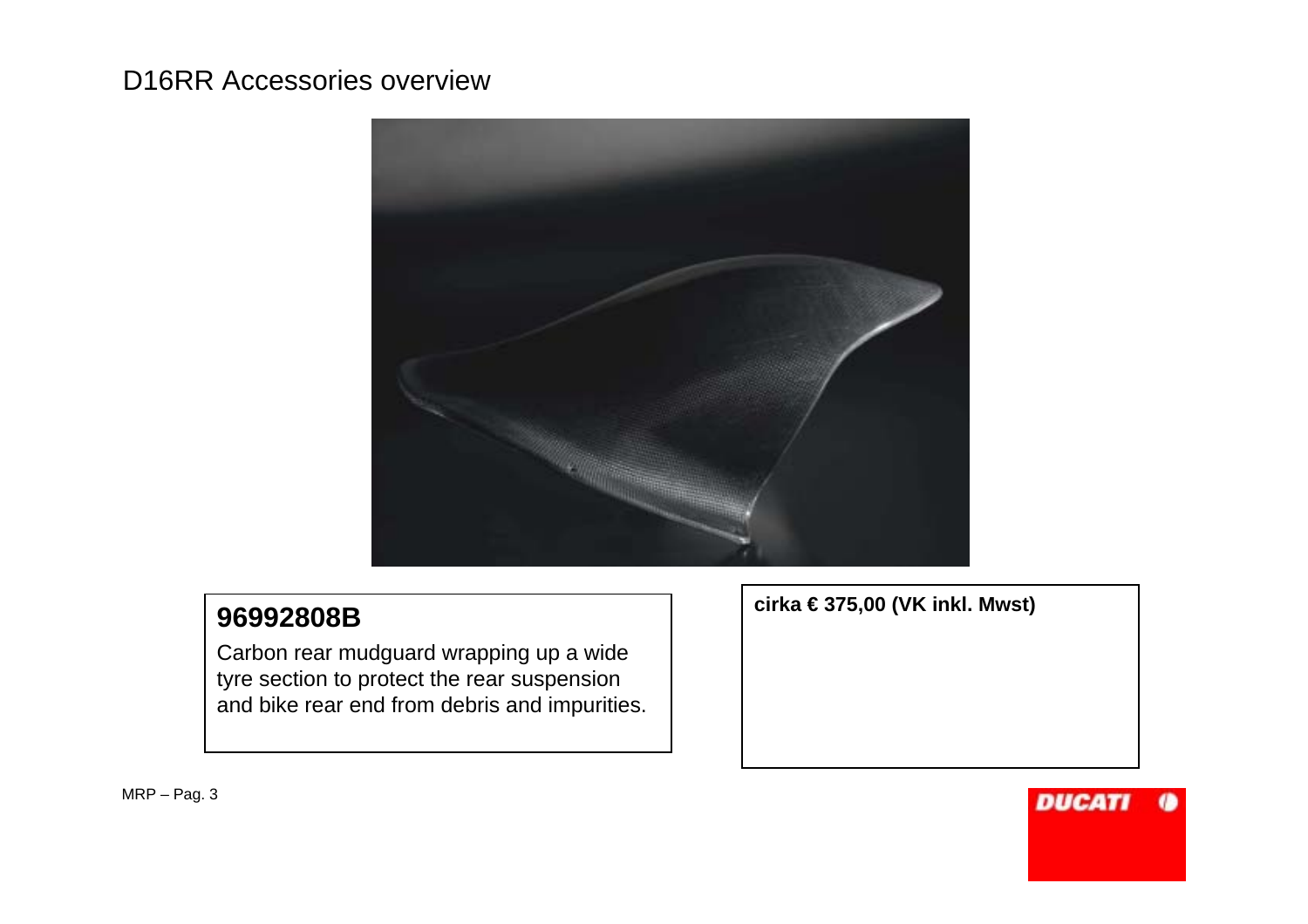



#### **96979707B**

Light-alloy fuel filler plug with carbon frame.

**965162AAA = 220V 96519107B = 110V**Set of Ducati Performance tyre warmers.

**cirka € 175,00 (VK inkl. Mwst) cirka € 670,00 (VK inkl. Mwst)**

MRP – Pag. 4

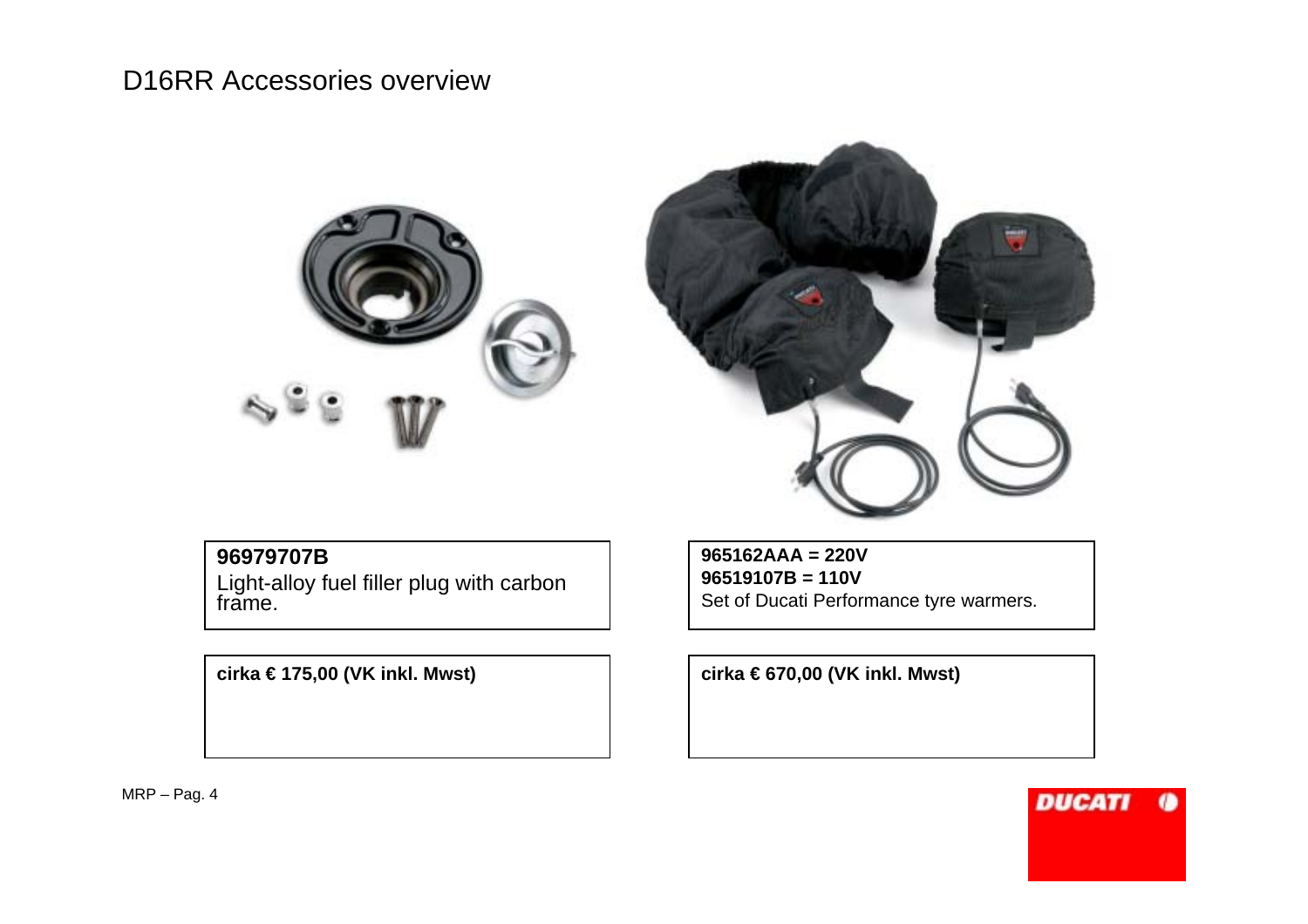

#### **96630208B**

 Titanium footpegs and controls kit. Sturdiness and light weight as the keys to ultimate performance. This is the development concept underlying these all-titanium footpegs with four setting positions designed to adjust riding position to suit rider's preferences and achieve better riding performance. Articulated brake and gear shift footpegs and levers minimise the risk of breakage in the event of a low slide.

**cirka € 4.500,00 (VK inkl. Mwst)**

**DUCAT**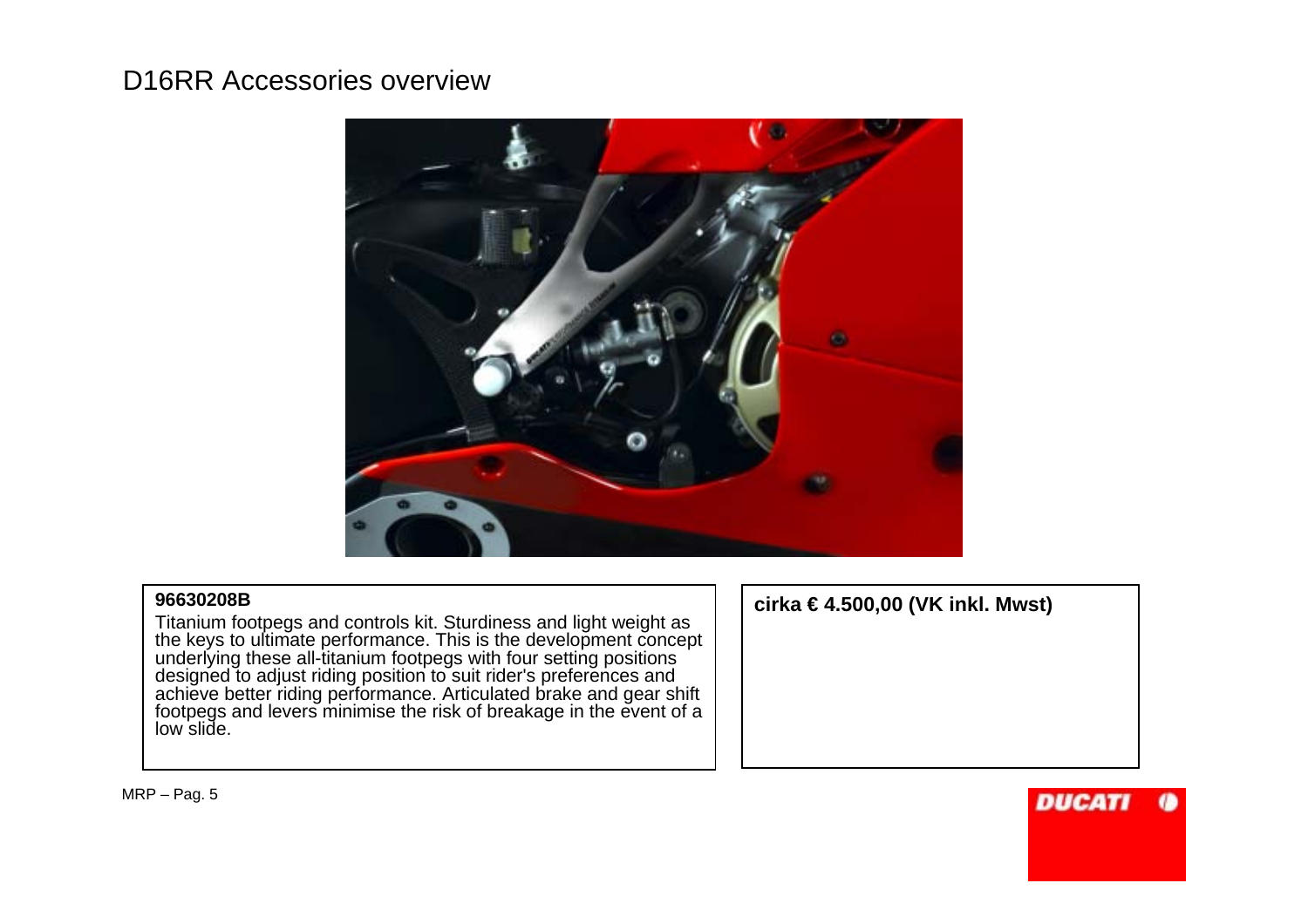

The two bolt kits for engine (83<sup>-</sup> | cirka €1.250,00 (VK inkl. Mwst) piece package) and frame (49 piece package) are designed to replace steel bolts and achieve significant weight reduction while enhancing reliability and safety.

**96629608B - Engine kit** 

**96629508B - Frame kit** 

**cirka € 1.250,00 (VK inkl. Mwst)**

**DUCATI**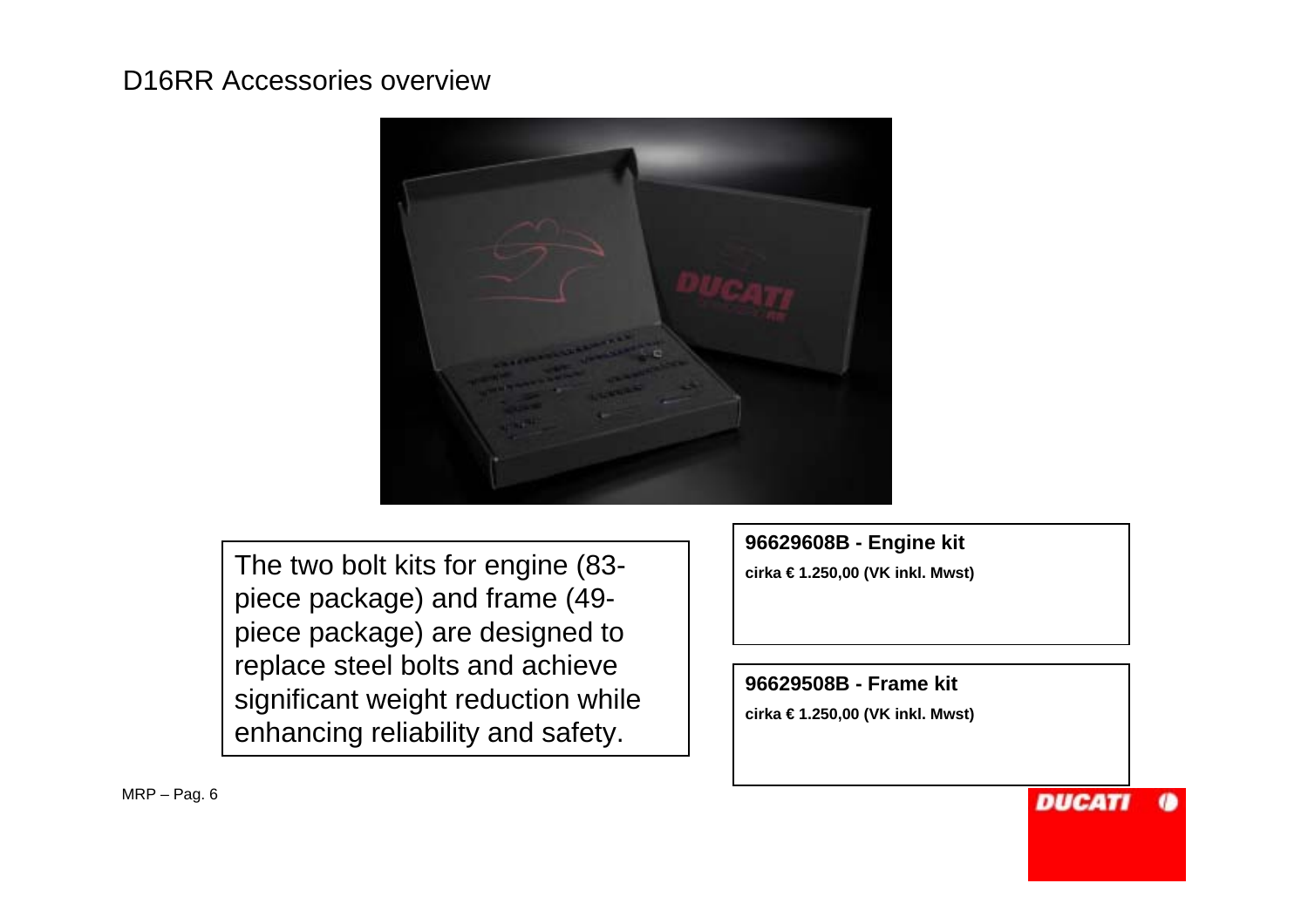

### 96988008BDouble-bubble Plexiglas windshield offering great wind protection at high speeds and excellent drag coefficient.

**cirka € 195,00 (VK inkl. Mwst)**

MRP – Pag. 7

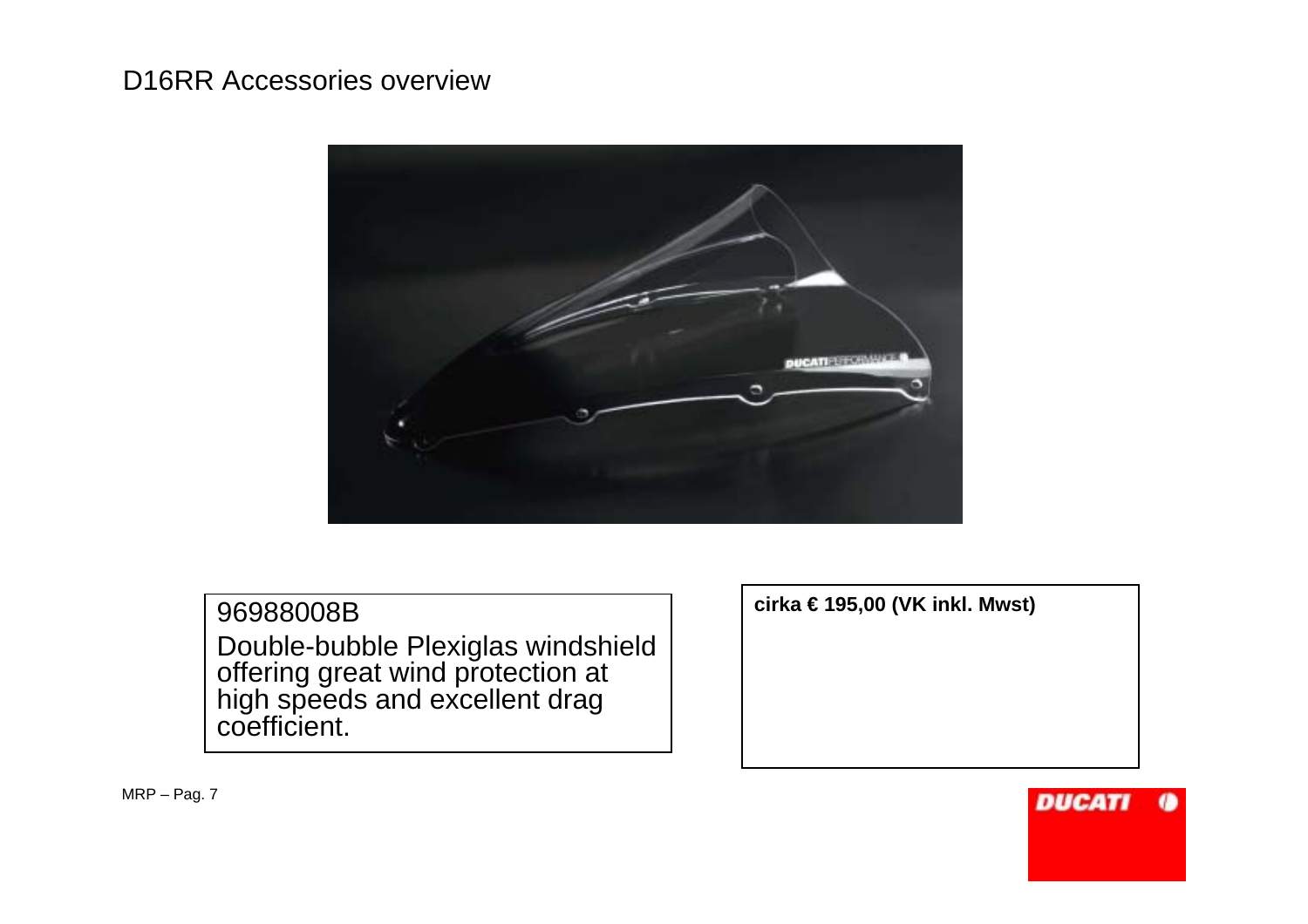

#### **96851108B**

 This kit includes two rear chain sprockets with 520 pitch and T44 and T45 toothing made from Ergal, a material that combines sturdiness and light weight. A size-520 case-hardening steel front chain sprocket with special lightening holes for T15 and racing GP7 chain are also supplied.

**cirka € 550,00 (VK inkl. Mwst)**

**DUCAT**